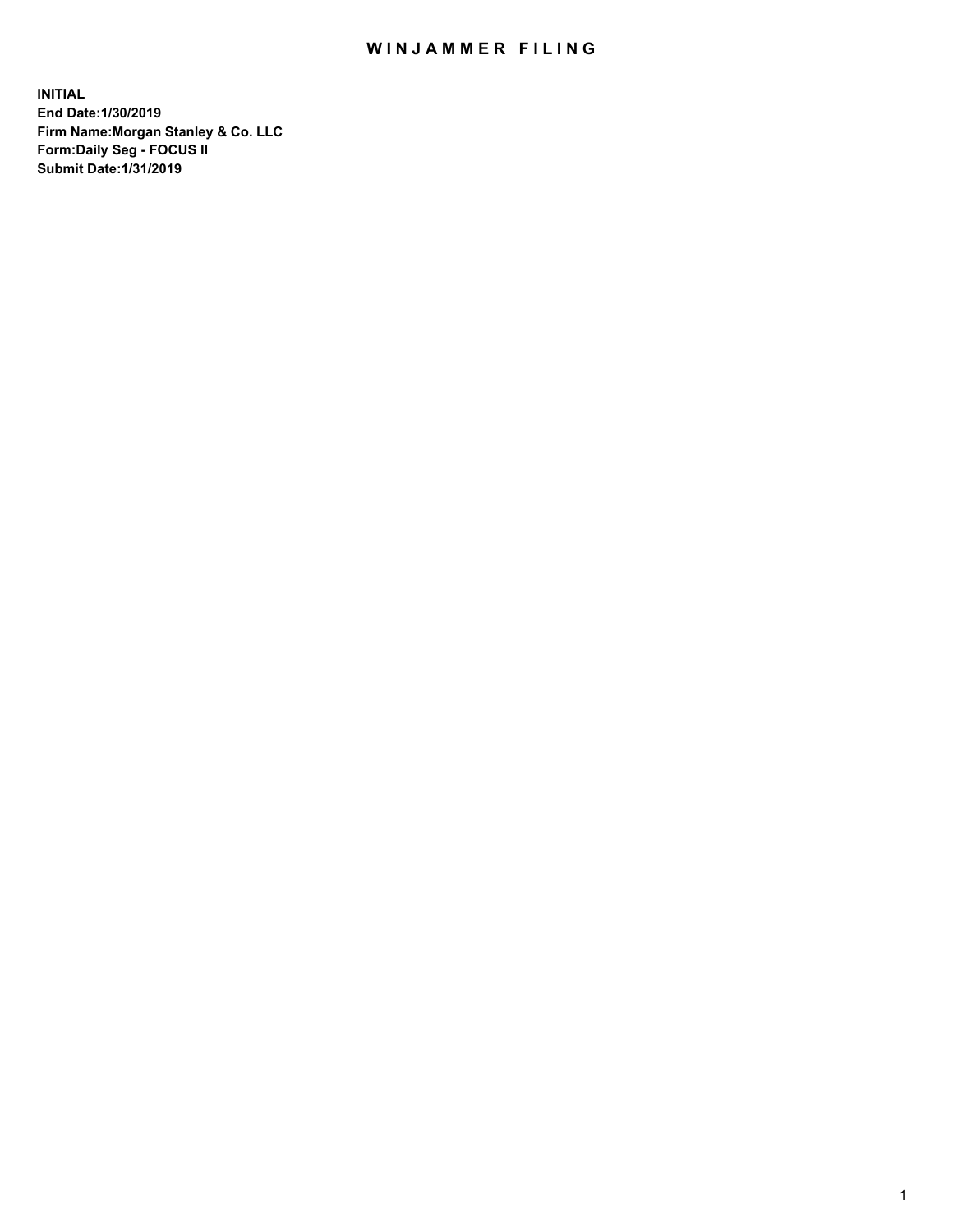**INITIAL End Date:1/30/2019 Firm Name:Morgan Stanley & Co. LLC Form:Daily Seg - FOCUS II Submit Date:1/31/2019 Daily Segregation - Cover Page**

| Name of Company                                                                   | Morgan Stanley & Co. LLC     |
|-----------------------------------------------------------------------------------|------------------------------|
| <b>Contact Name</b>                                                               | <b>Ikram Shah</b>            |
| <b>Contact Phone Number</b>                                                       | 212-276-0963                 |
| <b>Contact Email Address</b>                                                      | Ikram.shah@morganstanley.com |
| FCM's Customer Segregated Funds Residual Interest Target (choose one):            |                              |
| a. Minimum dollar amount: ; or                                                    | 280,000,000                  |
| b. Minimum percentage of customer segregated funds required:% ; or                | <u>0</u>                     |
| c. Dollar amount range between: and; or                                           | <u>0 0</u>                   |
| d. Percentage range of customer segregated funds required between: % and %.       | 0 Q                          |
| FCM's Customer Secured Amount Funds Residual Interest Target (choose one):        |                              |
| a. Minimum dollar amount: ; or                                                    | 140,000,000                  |
| b. Minimum percentage of customer secured funds required:%; or                    | <u>0</u>                     |
| c. Dollar amount range between: and; or                                           | 0 <sub>0</sub>               |
| d. Percentage range of customer secured funds required between:% and%.            | 0 <sub>0</sub>               |
| FCM's Cleared Swaps Customer Collateral Residual Interest Target (choose one):    |                              |
| a. Minimum dollar amount: ; or                                                    | 92,000,000                   |
| b. Minimum percentage of cleared swaps customer collateral required:% ; or        | <u>0</u>                     |
| c. Dollar amount range between: and; or                                           | 0 Q                          |
| d. Percentage range of cleared swaps customer collateral required between:% and%. | 00                           |

Attach supporting documents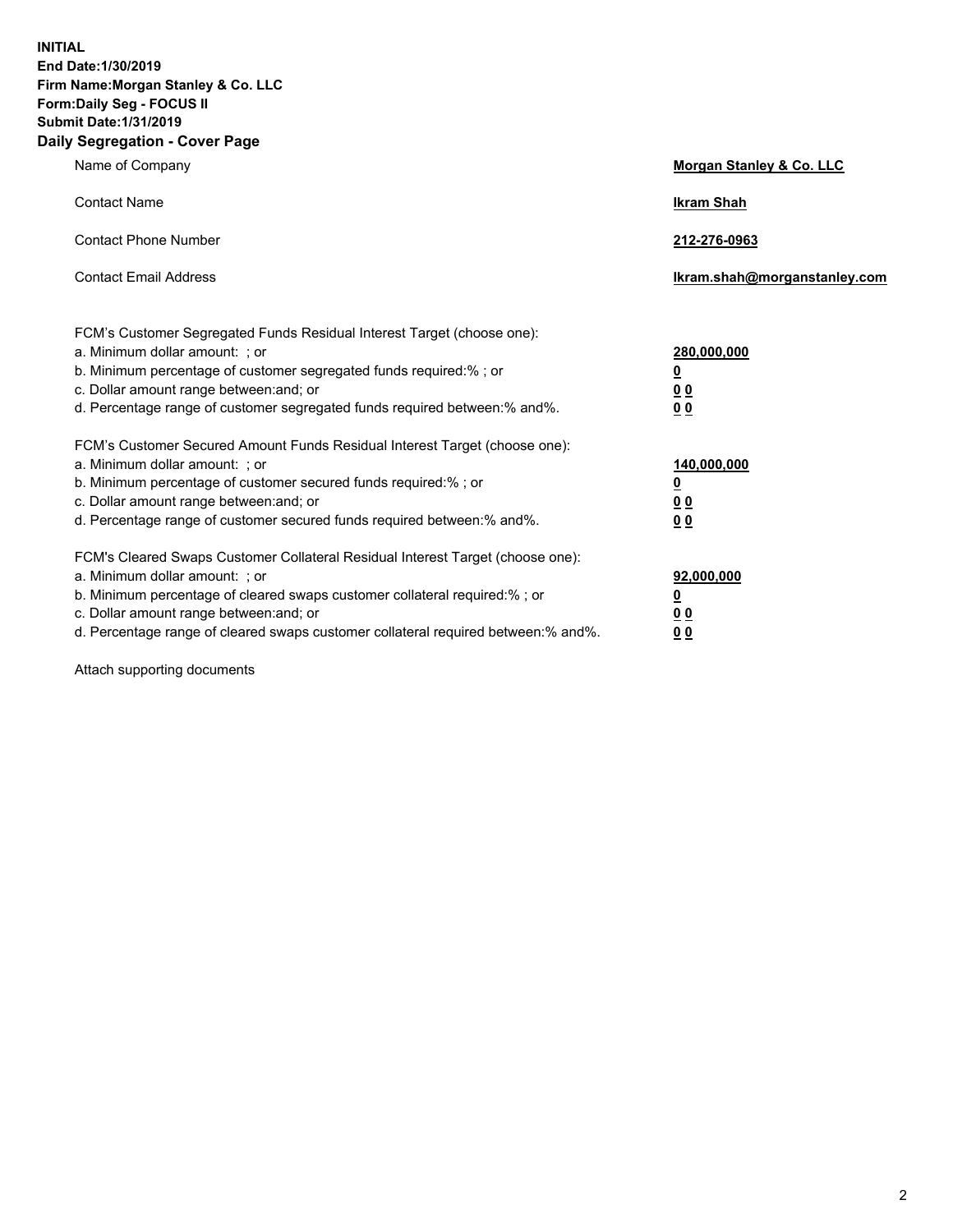## **INITIAL End Date:1/30/2019 Firm Name:Morgan Stanley & Co. LLC Form:Daily Seg - FOCUS II Submit Date:1/31/2019**

## **Daily Segregation - Secured Amounts**

Foreign Futures and Foreign Options Secured Amounts Amount required to be set aside pursuant to law, rule or regulation of a foreign government or a rule of a self-regulatory organization authorized thereunder 1. Net ledger balance - Foreign Futures and Foreign Option Trading - All Customers A. Cash **3,357,131,472** [7315] B. Securities (at market) **2,091,891,690** [7317] 2. Net unrealized profit (loss) in open futures contracts traded on a foreign board of trade **-264,663,375** [7325] 3. Exchange traded options a. Market value of open option contracts purchased on a foreign board of trade **5,900,183** [7335] b. Market value of open contracts granted (sold) on a foreign board of trade **-6,742,291** [7337] 4. Net equity (deficit) (add lines 1. 2. and 3.) **5,183,517,679** [7345] 5. Account liquidating to a deficit and account with a debit balances - gross amount **56,994,547** [7351] Less: amount offset by customer owned securities **-56,137,900** [7352] **856,647** [7354] 6. Amount required to be set aside as the secured amount - Net Liquidating Equity Method (add lines 4 and 5) 7. Greater of amount required to be set aside pursuant to foreign jurisdiction (above) or line 6. FUNDS DEPOSITED IN SEPARATE REGULATION 30.7 ACCOUNTS 1. Cash in banks A. Banks located in the United States **271,301,114** [7500] B. Other banks qualified under Regulation 30.7 **1,023,830,239** [7520] **1,295,131,353** 2. Securities A. In safekeeping with banks located in the United States **138,248,448** [7540] B. In safekeeping with other banks qualified under Regulation 30.7 **0** [7560] **138,248,448** [7570] 3. Equities with registered futures commission merchants A. Cash **6,400,548** [7580] B. Securities **0** [7590] C. Unrealized gain (loss) on open futures contracts **1,158,825** [7600] D. Value of long option contracts **0** [7610] E. Value of short option contracts **0** [7615] **7,559,373** [7620] 4. Amounts held by clearing organizations of foreign boards of trade A. Cash **0** [7640] B. Securities **0** [7650] C. Amount due to (from) clearing organization - daily variation **0** [7660] D. Value of long option contracts **0** [7670] E. Value of short option contracts **0** [7675] **0** [7680] 5. Amounts held by members of foreign boards of trade A. Cash **2,249,003,462** [7700] B. Securities **1,953,643,242** [7710] C. Unrealized gain (loss) on open futures contracts **-265,822,200** [7720] D. Value of long option contracts **5,900,183** [7730] E. Value of short option contracts **-6,742,291** [7735] **3,935,982,396** 6. Amounts with other depositories designated by a foreign board of trade **0** [7760] 7. Segregated funds on hand **0** [7765] 8. Total funds in separate section 30.7 accounts **5,376,921,570** [7770] 9. Excess (deficiency) Set Aside for Secured Amount (subtract line 7 Secured Statement Page 1 from Line 8)

- 10. Management Target Amount for Excess funds in separate section 30.7 accounts **140,000,000** [7780]
- 11. Excess (deficiency) funds in separate 30.7 accounts over (under) Management Target **52,547,244** [7785]

**0** [7305]

**5,184,374,326** [7355]

## **5,184,374,326** [7360]

[7530]

[7740] **192,547,244** [7380]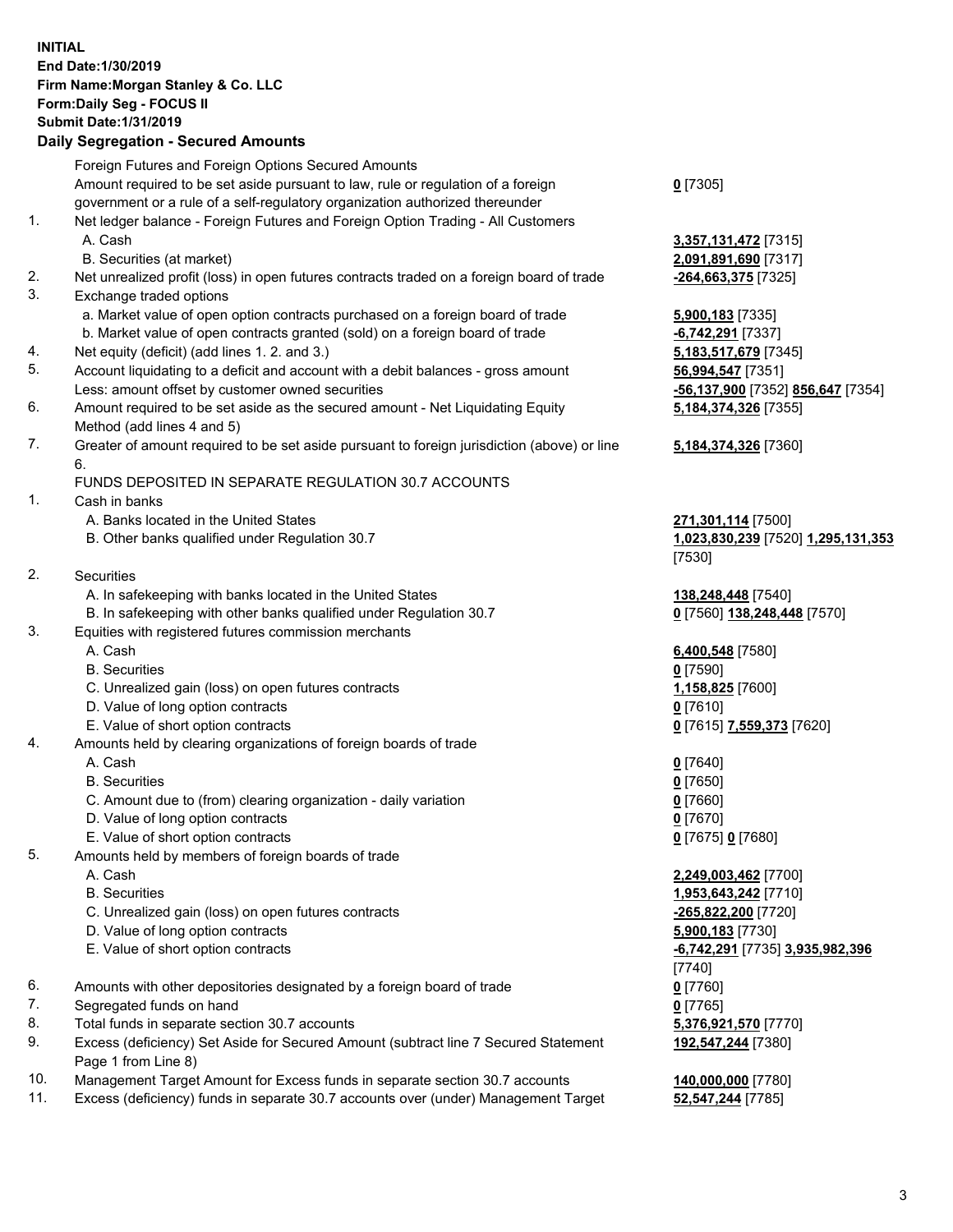**INITIAL End Date:1/30/2019 Firm Name:Morgan Stanley & Co. LLC Form:Daily Seg - FOCUS II Submit Date:1/31/2019 Daily Segregation - Segregation Statement** SEGREGATION REQUIREMENTS(Section 4d(2) of the CEAct) 1. Net ledger balance A. Cash **7,269,709,836** [7010] B. Securities (at market) **6,284,298,714** [7020] 2. Net unrealized profit (loss) in open futures contracts traded on a contract market **4,009,468,370** [7030] 3. Exchange traded options A. Add market value of open option contracts purchased on a contract market **269,947,744** [7032] B. Deduct market value of open option contracts granted (sold) on a contract market **-261,477,305** [7033] 4. Net equity (deficit) (add lines 1, 2 and 3) **17,571,947,359** [7040] 5. Accounts liquidating to a deficit and accounts with debit balances - gross amount **290,358,420** [7045] Less: amount offset by customer securities **-288,443,863** [7047] **1,914,557** [7050] 6. Amount required to be segregated (add lines 4 and 5) **17,573,861,916** [7060] FUNDS IN SEGREGATED ACCOUNTS 7. Deposited in segregated funds bank accounts A. Cash **4,544,865,403** [7070] B. Securities representing investments of customers' funds (at market) **0** [7080] C. Securities held for particular customers or option customers in lieu of cash (at market) **632,288,215** [7090] 8. Margins on deposit with derivatives clearing organizations of contract markets A. Cash **6,455,470,652** [7100] B. Securities representing investments of customers' funds (at market) **0** [7110] C. Securities held for particular customers or option customers in lieu of cash (at market) **5,652,010,499** [7120] 9. Net settlement from (to) derivatives clearing organizations of contract markets **603,279,414** [7130] 10. Exchange traded options A. Value of open long option contracts **269,947,744** [7132] B. Value of open short option contracts **-261,477,305** [7133] 11. Net equities with other FCMs A. Net liquidating equity **8,380,410** [7140] B. Securities representing investments of customers' funds (at market) **0** [7160] C. Securities held for particular customers or option customers in lieu of cash (at market) **0** [7170] 12. Segregated funds on hand **0** [7150] 13. Total amount in segregation (add lines 7 through 12) **17,904,765,032** [7180] 14. Excess (deficiency) funds in segregation (subtract line 6 from line 13) **330,903,116** [7190]

- 15. Management Target Amount for Excess funds in segregation **280,000,000** [7194]
- 16. Excess (deficiency) funds in segregation over (under) Management Target Amount Excess

**50,903,116** [7198]